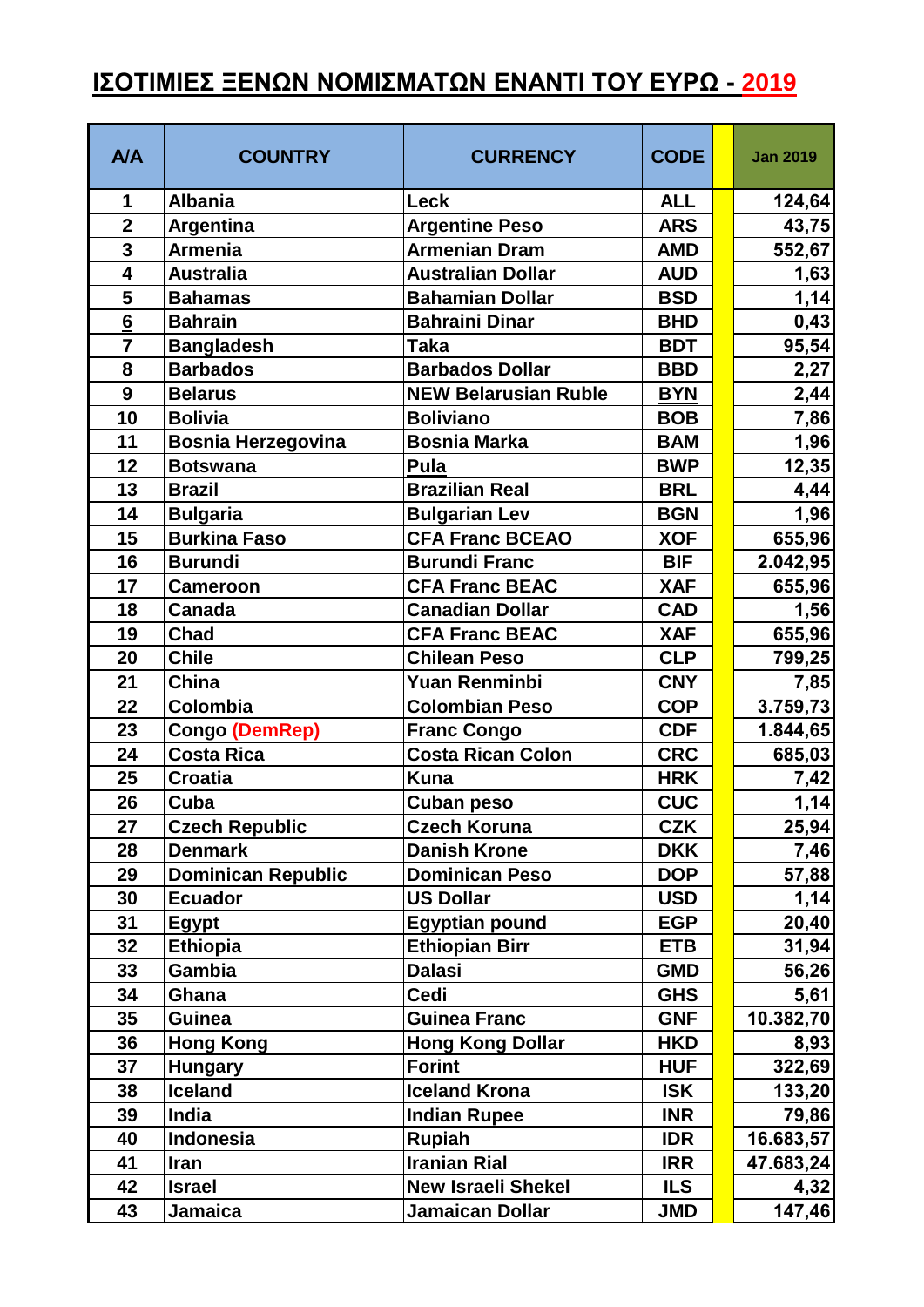| <b>A/A</b> | <b>COUNTRY</b>      | <b>CURRENCY</b>           | <b>CODE</b> | <b>Jan 2019</b> |
|------------|---------------------|---------------------------|-------------|-----------------|
| 44         | Japan               | <b>Japanese Yen</b>       | <b>JPY</b>  | 126,75          |
| 45         | Jordan              | <b>Jordanian Dinar</b>    | <b>JOD</b>  | 0,81            |
| 46         | <b>Kazakhstan</b>   | <b>Tenge</b>              | <b>KZT</b>  | 431,87          |
| 47         | Kenya               | <b>Kenyan Shilling</b>    | <b>KES</b>  | 115,81          |
| 48         | <b>Kuwait</b>       | <b>Kuwaiti Dinar</b>      | <b>KWD</b>  | 0,35            |
| 49         | Lebanon             | <b>Lebanese Pound</b>     | <b>LBP</b>  | 1.721,65        |
| 50         | Libya               | <b>Libyan Dinar</b>       | <b>LYD</b>  | 1,59            |
| 51         | <b>Madagascar</b>   | Malagasy Ariary           | <b>MGA</b>  | 4.027,26        |
| 52         | <b>Malawi</b>       | <b>Kwacha</b>             | <b>MWK</b>  | 868,89          |
| 53         | <b>Malaysia</b>     | <b>Malaysian Ringgit</b>  | <b>MYR</b>  | 4,75            |
| 54         | <b>Maldive Is.</b>  | <b>Rufiyaa</b>            | <b>MVR</b>  | 17,73           |
| 55         | <b>Mauritania</b>   | Ouguiya                   | <b>MRU</b>  | 40,77           |
| 56         | <b>Mauritius</b>    | <b>Maur Rupee</b>         | <b>MUR</b>  | 39,20           |
| 57         | <b>Mexico</b>       | <b>Mexican Peso</b>       | <b>MXN</b>  | 22,58           |
| 58         | <b>Moldova</b>      | <b>Moldovan Leu</b>       | <b>MDL</b>  | 19,76           |
| 59         | Mongolia            | <b>Tugrik</b>             | <b>MNT</b>  | 3.025,92        |
| 60         | <b>Morocco</b>      | <b>Moroccan Dirham</b>    | <b>MAD</b>  | 10,85           |
| 61         | <b>Mozambique</b>   | <b>Meticai</b>            | <b>MZN</b>  | 70,60           |
| 62         | <b>Namibia</b>      | <b>Namibian Dollar</b>    | <b>NAD</b>  | 16,55           |
| 63         | <b>Nepal</b>        | <b>Nepalese Rupee</b>     | <b>NPR</b>  | 127,91          |
| 64         | New Zealand         | <b>New Zealand Dollar</b> | <b>NZD</b>  | 1,71            |
| 65         | Nicaragua           | <b>Cordoba Oro</b>        | <b>NIO</b>  | 36,62           |
| 66         | <b>Niger Rep</b>    | <b>CFA Franc BCEAO</b>    | <b>XOF</b>  | 655,96          |
| 67         | <b>Nigeria</b>      | <b>Naira</b>              | <b>NGN</b>  | 413,40          |
| 68         | <b>Norway</b>       | Norwegian Krone           | <b>NOK</b>  | 10,03           |
| 69         | Oman                | <b>Rial Omani</b>         | <b>OMR</b>  | 0,44            |
| 70         | Pakistan            | <b>Pakistan Rupee</b>     | <b>PKR</b>  | 160,26          |
| 71         | Panama              | <b>Balboa</b>             | <b>PAB</b>  | 1,14            |
| 72         | <b>Peru</b>         | <b>Nuevo Sol</b>          | <b>PEN</b>  | 3,85            |
| 73         | <b>Philippines</b>  | <b>Philippine Peso</b>    | <b>PHP</b>  | 60,22           |
| 74         | <b>Poland</b>       | <b>Zloty</b>              | <b>PLN</b>  | 4,29            |
| 75         | Qatar               | Qatari Riyal              | QAR         | 4,14            |
| 76         | Romania             | <b>New Leu</b>            | <b>RON</b>  | 4,64            |
| 77         | <b>Russia</b>       | <b>Russian Ruble</b>      | <b>RUB</b>  | 79,70           |
| 78         | Rwanda              | <b>Rwanda Franc</b>       | <b>RWF</b>  | 1.017,54        |
| 79         | Saudi Arabia        | <b>Saudi Riyal</b>        | <b>SAR</b>  | 4,27            |
| 80         | <b>Senegal</b>      | <b>CFA Franc BCEAO</b>    | <b>XOF</b>  | 655,96          |
| 81         | <b>Serbia</b>       | <b>Dinar</b>              | <b>RSD</b>  | 119,18          |
| 82         | <b>Seychelles</b>   | <b>Seychelles Rupee</b>   | <b>SCR</b>  | 15,59           |
| 83         | <b>Sierra Leone</b> | Leone                     | <b>SLL</b>  | 9.851,46        |
| 84         | <b>Singapore</b>    | <b>Singapore Dollar</b>   | <b>SGD</b>  | 1,57            |
| 85         | <b>South Africa</b> | Rand                      | <b>ZAR</b>  | 16,58           |
| 86         | <b>South Korea</b>  | Won                       | <b>KRW</b>  | 1.275,04        |
| 87         | Sri Lanka           | <b>Sri Lanka Rupee</b>    | <b>LKR</b>  | 209,11          |
| 88         | <b>Sudan Rep</b>    | <b>Sudanise Pound</b>     | <b>SDG</b>  | 54,24           |
| 89         | <b>Swaziland</b>    | Lilangeni                 | <b>SZL</b>  | 16,55           |